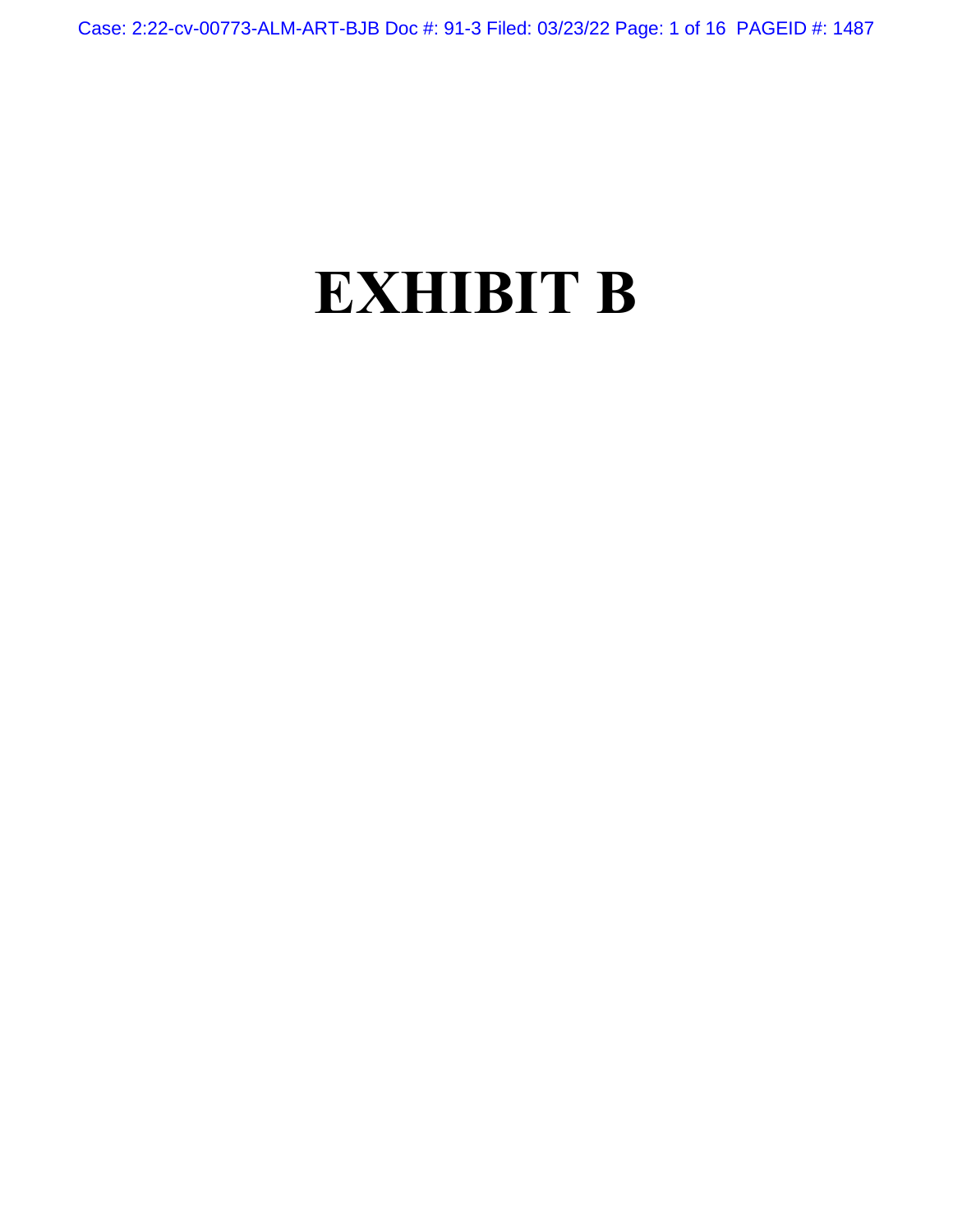## **Ohio Redistricting Commission 03-21-2022**

<http://ohiochannel.org/video/ohio-redistricting-commission-3-21-2022>

**Co-Chair Speaker Bob Cupp** [00:00:03] The staff please call the roll

**Clerk** [00:00:05] Co-chair Speaker Cupp.

**Co-Chair Speaker Bob Cupp** [00:00:06] Present.

**Clerk** [00:00:06] Co-chair Senator Sykes.

**Co-Chair Sen. Vernon Sykes** [00:00:08] Present.

**Clerk** [00:00:08] Governor DeWine.

**Governor Mike DeWine** [00:00:10] Here.

**Clerk** [00:00:10] Auditor Faber

**Auditor of State Keith Faber** [00:00:11] Here.

**Clerk** [00:00:11] President Huffman.

**Senate President Matt Huffman** [00:00:13] Here.

**Clerk** [00:00:13] Secretary LaRose.

**Secretary of State Frank LaRose** [00:00:14] Here.

**Clerk** [00:00:14] Leader Russo.

**House Minority Leader Allison Russo** [00:00:15] Here.

**Clerk** [00:00:16] Mr. co-chair a quorum is present.

**Co-Chair Speaker Bob Cupp** [00:00:19] A quorum is present. All members are present in your folders are the minutes of the last meeting on March the 19th 2022. Is there a motion to accept the minutes?

**Senate President Matt Huffman** [00:00:31] Motion.

**Co-Chair Sen. Vernon Sykes** [00:00:31] Second.

[00:00:32] It's been moved and seconded that the minutes be adopted as presented. Are there any objections or amendments to the minutes? Hearing and seeing none, the minutes be accepted without objection? Is there further business to come before this meeting of the Ohio Redistricting Commission? Chair recognizes Co-Chair Senator Sykes.

**Co-Chair Sen. Vernon Sykes** [00:00:53] Thank you, co-chair. Ladies and gentlemen, we have the responsibility have made a decision that we were going to hire, retain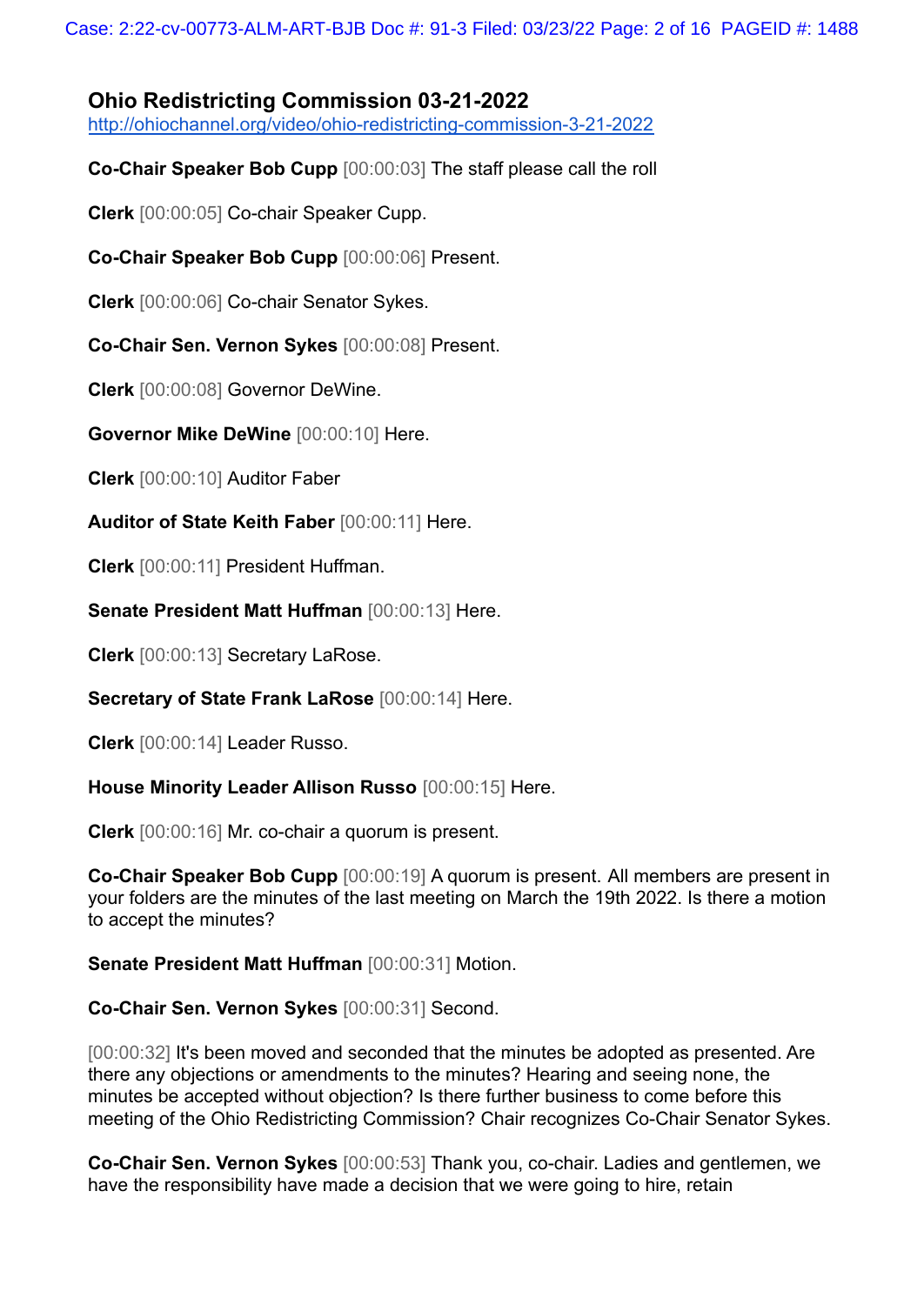independent map drawers and to come to some agreement on it. We had decided in our last meeting that that each side would be able to recommend. Each co-chair would recommend to the body and the body would consider approving the recommendations being made. And at this time, I would like to offer up Professor Michael McDonald. He has a bachelor's in economics and political science. He's an expert in redistricting elections and methodology. He is a professor at the University of Florida, and he has been a consultant or considered an expert witness in redistricting issues in Alaska, Arizona, California, Georgia, Michigan, New Jersey, New York, Ohio, Oklahoma, Texas and Virginia. And he is available to come to Ohio right away to work on this project. And we have disseminated this information, distribute his more detailed resumé for the benefit of all of the members of the commission, and we would offer this as our suggestion or recommendation to the body.

**Co-Chair Speaker Bob Cupp** [00:02:39] Thank you, co-chair. So we also, I also took a look at finding independent consultant and interviewed several people. The one that seems to me to be suitable would be a Douglas Johnson, president of National Demographics Corporation, and he has consulted on redistricting both at the state and local level in numerous jurisdictions. He is also available to come to Ohio, unlike others that were have been discussed. And he is actually there are multiple people that work for him, so he has a capability of producing suggestions or map or analyzing maps, whichever the commission should decide that, that we want. And so that would be my recommendation to the commission is to hire or retain Douglas Johnson to help us with this project and process. I will let me just before we do that, I will also say that I have endeavored to find a person that would be available to be a mediator. There was also what we talked about. I contacted the Ohio State Bar Association as and asked for some, some some names, as I predicted Saturday evening that it was going to be difficult to be able to find somebody over the weekend. And while I do have, I had two names and one of them suddenly indicated they were not interested, I have not had an opportunity to contact the other. So just as a report on progress on that front.

**Co-Chair Sen. Vernon Sykes** [00:04:55] Mr. Co-Chair, I also have some progress. I did as well talk with several people. I was able to be successful with them in particular. I've been recently confirmed with the and approved by the Chief Judge Sutton of the United States Court of Appeals, the Sixth Circuit, that the mediators that they use would be available to us to help us in this venture. They'd be available immediately and it would not cost us anything.

**Co-Chair Speaker Bob Cupp** [00:05:33] Mediators provided by the federal court system is that?

**Co-Chair Sen. Vernon Sykes** [00:05:36] Yes, that work in the United States Court of Appeals, the Sixth Circuit.

**Co-Chair Speaker Bob Cupp** [00:05:47] So there you have it. That's our report.

**Co-Chair Sen. Vernon Sykes** [00:05:56] Mr. Co-chair, if I may, then I would make a motion that we did this by the commission, approved the two map drawers that we have recommended as we were instructed in our last meeting so that they can start working together to provide us with a map so that we map for the commission so that we can comply with the court order.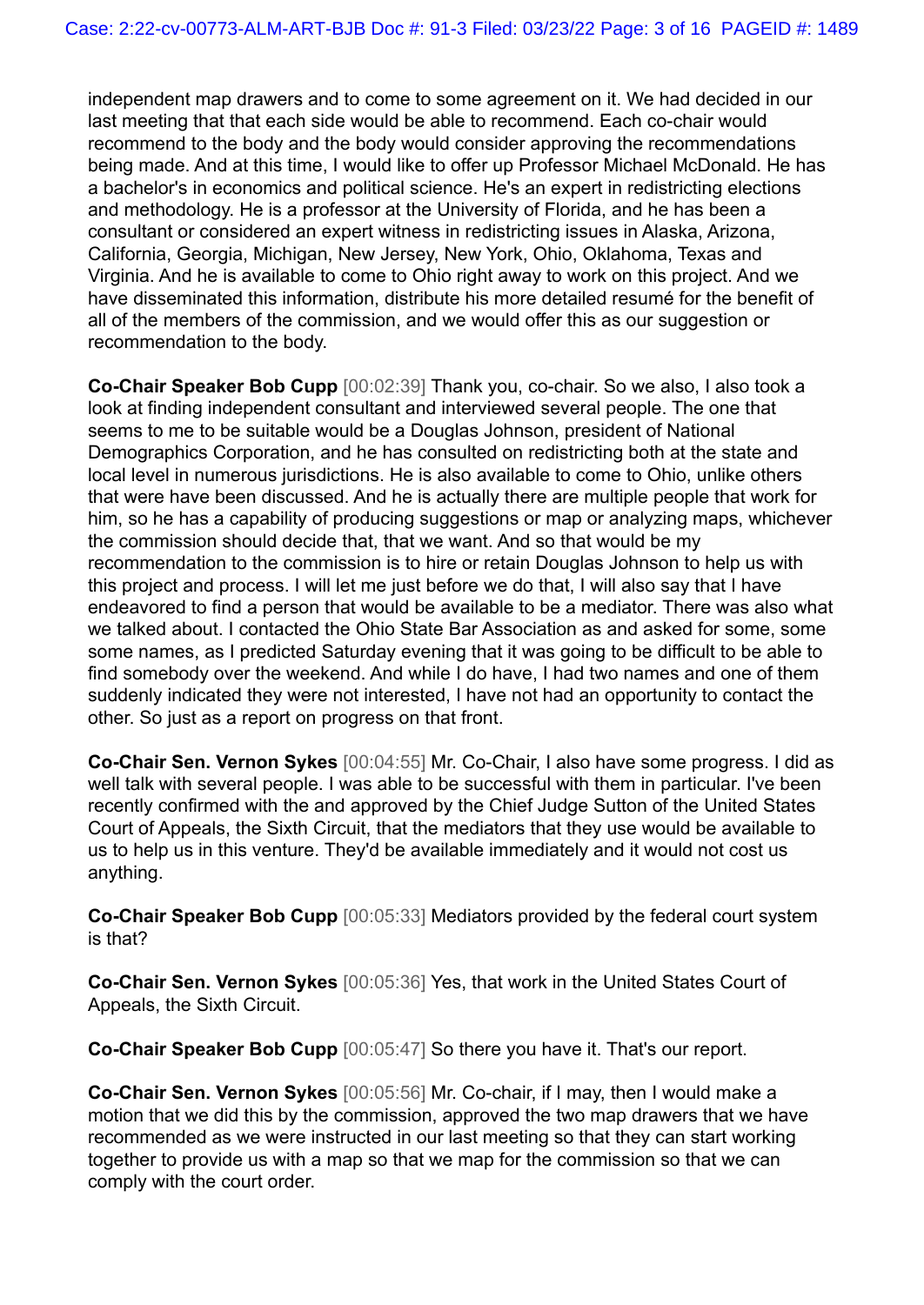**Co-Chair Speaker Bob Cupp** [00:06:23] The motion, is there a second?

**House Minority Leader Allison Russo** [00:06:26] Second.

**Co-Chair Speaker Bob Cupp** [00:06:26] It's been seconded by Leader Russo. I will say that this is coming in here. Tonight is the first time that I've seen the resume for the Mr. McDonald, I think it is. So it was. I know we had several experts that were floated and I will admit that I was involved in other matters today. And so whenever the resumé came, I wasn't available to to look at it. So. So I don't really know much about him.

**Senate President Matt Huffman** [00:07:07] It's under discussion? So, Mr. Co-Chair?

**Co-Chair Speaker Bob Cupp** [00:07:14] Senator Huffman,

**Senate President Matt Huffman** [00:07:15] Yeah, certainly I didn't I don't know anything about Mr. McDonald, but I certainly accept the suggestions of co-chair Sykes. I would note for those who did not have an opportunity to talk to the suggested mapmakers by Attorney General Yost that they are not available for most of the time. They would be working at least after Friday, and I think one of them did not want to come to Ohio. So this gentleman who apparently are willing to come to Ohio and be here for this eight days that we have left, I think are preferable. But do we have, I guess, in complying with the court's order? The mapmaking is supposed to be done in public. And I mean, I say literally that means a room accessible to the public and is, I guess, what kind of instructions are going to be given to these folks in terms of who they can communicate with? Are they only communicating with our staff and or commission members, the members of the media, members of the Legislature, et cetera? I just think that needs to get clarified so that there's not kind of a confusion about that. And I'm not sure that we I don't think they're going to work tonight, but perhaps that's the subject of a of another meeting. But I think we need to clarify how those how that's going to happen.

**Co-Chair Sen. Vernon Sykes** [00:08:58] I think we had some discussion in our last meeting about the meeting with our map drawers, we had identified four of them as well that the staffs of the commission, at least one from each of the commissioners, those persons that we hold it in a public place that we possibly live stream the deliberations in that we would offer a place, a public place, one of our committee hearing rooms, possibly or theater that would be available and accessible to the public. As with most of these meetings, the co-chairs have worked out the details, but I think it's important, as you've mentioned, to have some general idea of how this will be conducted.

**Co-Chair Speaker Bob Cupp** [00:10:09] Chair recognizes Auditor Faber.

**Auditor of State Keith Faber** [00:10:11] Along those same lines, I just want to make sure we're all clear on what the obligations and goals are of what our map makers are going to do because it's going to change my concerns about who the quote unquote map makers are. My understanding is, is that what we're looking for is people essentially to move stuff around the map that we tell them to move. I don't I'm not looking for and I don't think the court suggested that we look for somebody to draw a map and then we we get to say, that's the map or that's the map were presented with. I think the court said we're going to draw a map. And so if the process is other than that, that these map makers are coming here to say, here's here's the map that we think you guys should adopt. I don't want to hear it. And candidly, that's not what I think our obligation is in this process. So if we're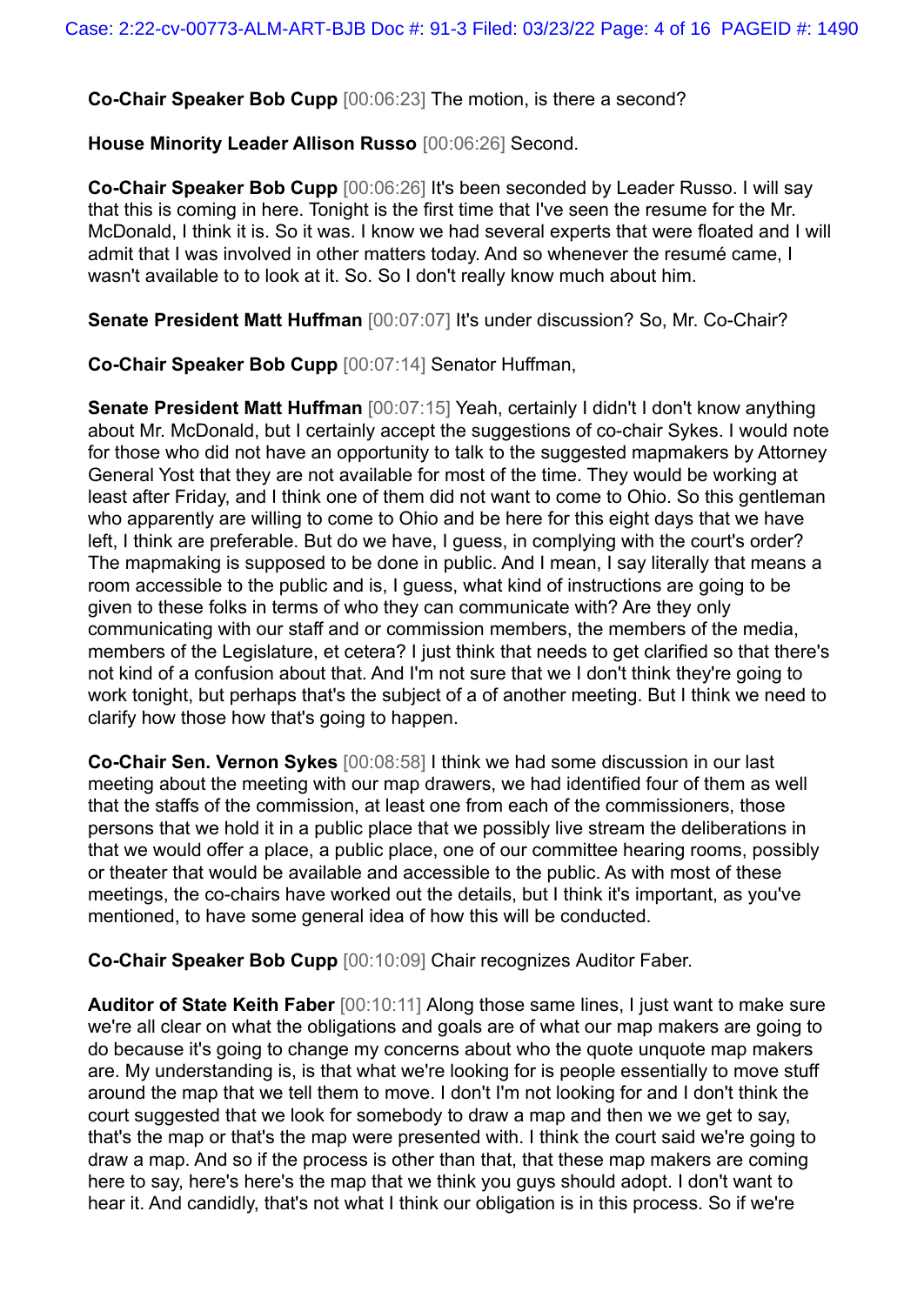picking people that are essentially going to sit around a table and say, OK, this is how you comply with two, three, four, five and seven, and then this is what you get to on Article six, and these are the options you can move left or right that we discussed last time working with our Gang of Seven, our gang of four, then that's fine. If it's going to be anything other than that, then I've got some questions, frankly, about both of these individuals who I know nothing about. And I would just start out with this one. Mr. McDonald was referenced is participating in a number of lawsuits as an expert witness. Did he or was he ever retained by any of the individuals involved as an expert witness that are involved in this set of litigation by any of the organizations or their affiliated entities and suing us? And who did he testify for? If he's going to hold himself out as an expert witness? And I'd ask the same thing of Douglas Johnson. I just looked at Mr. McDonald's résumé. He has a very interesting resume. But he has testified in redistricting cases all up and down. And so my guess is he has some opinions and I guessing those opinions are probably consistent with people on one side of this case or another. We heard objections that came from Leader Russo that may be a person who had done an analysis on the maps for for the Attorney General's Office may not be qualified or should not be allowed to do this. I'm questioning that in this capacity. Those concerns are much more mitigated and much, much less in the forefront of my concerns. If essentially we're bringing people in that know how to use Maptitude and know how to move districts around and know how to tell us what precincts can go where and not violate two, three, four, five and seven. I just want to make sure we're all clear on what the goal of the map drawers are and that they understand what their goal and roles are so that when we come in and say, Hey, we want to move this here, we want to move that there, we want to know what happens if that happens. It's a much different scenario. That's what I ask for a discussion on.

**Co-Chair Sen. Vernon Sykes** [00:13:19] I would if I could. I think it's clear that the court has made it clear that it should be a map that's produced by the commission and any map makers that we hire, retain are supposed to produce something for us. And we of course, always have the right and privilege to make any edits or any other requirements that we would like to have made during this during this process. I think that the court and the attorney general recognize that it could be beneficial to us to have some independent people assist us with this process and make a recommendation to us. And we still have the authority to make the final decisions or edits or tweaks to whatever's being presented by the outside independent consultants.

**Auditor of State Keith Faber** [00:14:25] My only response to be that is, OK. And I accept what you said because I generally agree that we're drawing the map. But my reading of the court's opinion was the court really wanted the commission to hire somebody to run the computers and do that, that work that before we had relied on either the staff that worked for the Democrat Legislative Caucus or the Republican legislative caucuses. OK, whether this is the person you hire and again, I'm much less concerned as long as we're hiring somebody to do the technical and that understand how maptitude works and understand the distinctions of the loading problems that we've heard about maptitude versus Dave's Redistricting in the precinct splits and all that stuff. That's all technical stuff that frankly, none of us are ever going to master. But if the person is coming in to give us some outside expertise on the foibles or joy of this concept in redistricting or another concept, I'm sorry that that's something that we hire experts to testify to us about, not to draw maps for us. And so to me, that's a very different analysis. So as long as that's the understanding, I don't object to either one of these two individuals who I know nothing about. But if we're coming with some other expertise in some other idea that I need to know a lot more about both of these two individuals.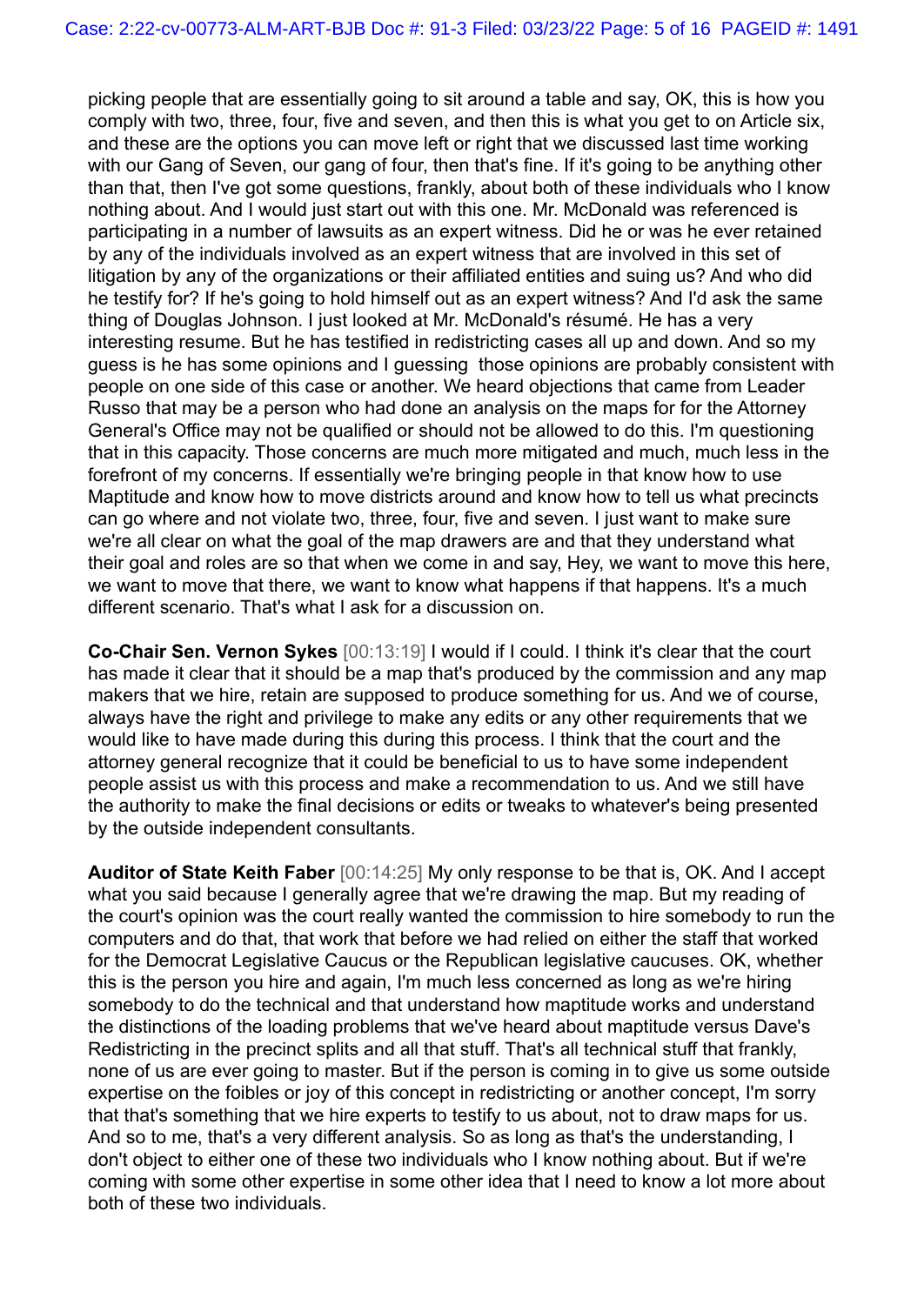### **Co-Chair Speaker Bob Cupp** [00:15:47] Leader Russo,

**House Minority Leader Allison Russo** [00:15:50] Thank you, Mr. Chair. I think, you know, to echo what I think I'm hearing from the auditor, just to say that, you know, certainly my expectation is not that we give both the Constitution and the court decisions which should guide any mapmaker, regardless of whether they're independent mapmakers or ones that we are part of our staff, that they go off, produce a map in a black box and they come back to us to report. I don't think that that is neither what any of us seek to achieve, nor is it in the spirit of the court's decision that very clearly laid out that this should be happening in public. So I personally have envisioned this, and I'm not sure if this is in line with the rest of the commission is that this is number one. These two individuals are working together. They come with the technical expertise they are following with the Constitution and the court order have directed. But there will be decision points in discussion that they will need us to weigh in and and there will be multiple as I suspect there are multiple ways to accomplish this. And there, as we've seen in various iterations of maps that have been presented to this commission, that we will need to weigh in on. So I don't think that this is just sending them off to make a map and come back to us. I think that this is very much a they are helping us implement as a commission and coming with their technical expertise, but using the Constitution and the court decision as the guidance.

**Co-Chair Speaker Bob Cupp** [00:17:32] Further discussion. Secretary LaRose.

**Secretary of State Frank LaRose** [00:17:48] Yeah, thanks, Baker. And just something to add, and I think that the two individuals that have been recommended, I'm sure, are highly qualified and very purposeful and hardworking and all of that. That doesn't change the fact that we have an enormously complex process with enormously complex rules here in Ohio that are, you know, require a specialized skill. We've got four people that have that specialized skill. Those are the the two very hardworking staffers that have been working for the Republicans and the two very hardworking staffers that have been working for the Democrats. I think that those four individuals are skilled and know this process better than really anybody. And I think that whoever the outside map makers are that we hire should also work together with the four staffers that we have maybe even all six of them in a room together, quite honestly, because I think that's the best possibility, and I remain skeptical that this is going to yield a workable result, but that's the best possibility that we could get that done.

**Co-Chair Speaker Bob Cupp** [00:18:53] Further discussion.

**Governor Mike DeWine** [00:18:56] Mr. Chairman?

**Co-Chair Speaker Bob Cupp** [00:18:57] Governor DeWine.

**Governor Mike DeWine** [00:19:00] What do you think as both the chairs i the timing of these two individuals hitting Ohio and being able to start work? And I'm I'm curious about that, obviously, because we're in a hurry. But second, you know, we may want to before they really get too far into it to have them actually in front of this panel or commission? So there is an understanding of how this is going to work. I mean, I guess I would understand it to be that it's it's a continuous process that they would come back to us with different issues at the appropriate at the appropriate time and that we certainly should have the ability to go into the map room at any time and check on how they're doing and what the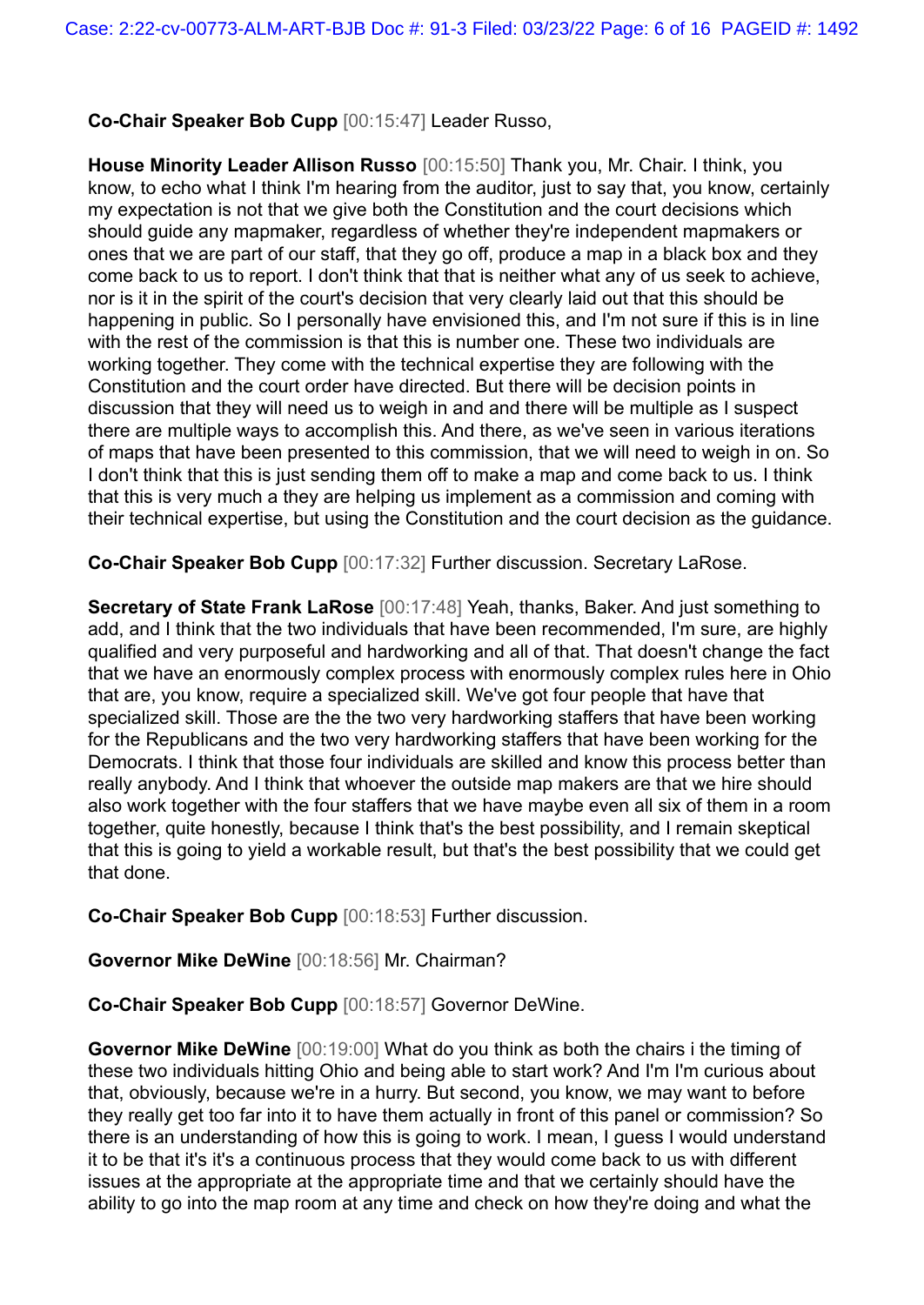progress is and what they foresee the issues to be. So I guess the question is what what is the timing and if, if, if the two of you if you know, I mean, I know.

**Co-Chair Sen. Vernon Sykes** [00:20:16] If I could co-chair, I have also distributed a suggested timetable for our meetings. And I believe a copy was sent to everyone. If not, let's make sure we have that? and on Wednesday, at five o'clock was the time that I thought would be give them time to get in here and get to get together in time for our meeting at that particular meeting, for them to make initial presentations, introductions for us to to exchange expectations and so forth.

**Co-Chair Speaker Bob Cupp** [00:21:04] OK, I think the proposal was just being circulated now. I have not seen it. I'm just thinking out loud while it's being distributed, whether we want to have a written description of what we were expecting them to do so that they know and we know what it is that we are asking the experts to do.

**Co-Chair Sen. Vernon Sykes** [00:21:35] I think that would be appropriate on the for the meeting on Wednesday to to have them as well. I think that would be good.

**Co-Chair Speaker Bob Cupp** [00:21:45] It might be better to have it before then. So they know if whatever it is, if that's something they're willing to live with, I guess. So I mean, I I don't know how they'll come thinking about this. I do know that Mr. Johnson indicated that he was available for a variety of ways that we wanted to do it. So I did. Since I've had a discussion with him, my I think I understand that Mr. McDonald, I do not know, of course.

**Co-Chair Sen. Vernon Sykes** [00:22:17] And one suggestion I might have co-chair is that on tomorrow morning for our meeting tomorrow morning, it could be a part of it could be a work session of where we actually put that statement together based on some, I'm sure, in advance each of us or may have some ideas of that we can exchange of ideas in advance. But to have a work session tomorrow morning for our regular scheduled meeting time at 9:00 a.m. to kind of work out that that arrangement.

**Co-Chair Speaker Bob Cupp** [00:23:01] It's certainly a possibility.

**Senate President Matt Huffman** [00:23:09] Mr. Co-chair. I guess I'm I'm wondering about the governor's question is, is are the map makers are, I assume, are even though this paper says tomorrow morning at nine co-chair Sykes, you're suggesting they'll be here Wednesday?

**Co-Chair Sen. Vernon Sykes** [00:23:26] Wednesday.

**Senate President Matt Huffman** [00:23:27] OK. All right. So that, I think, answers the governor's question, right? We're talking about the map makers being here Wednesday.

**Governor Mike DeWine** [00:23:34] The answer is they cannot be here till Wednesday. Is that what I think?

**Senate President Matt Huffman** [00:23:37] I think that's

**Co-Chair Sen. Vernon Sykes** [00:23:40] From what we've been able to figure out so far. Yes. OK.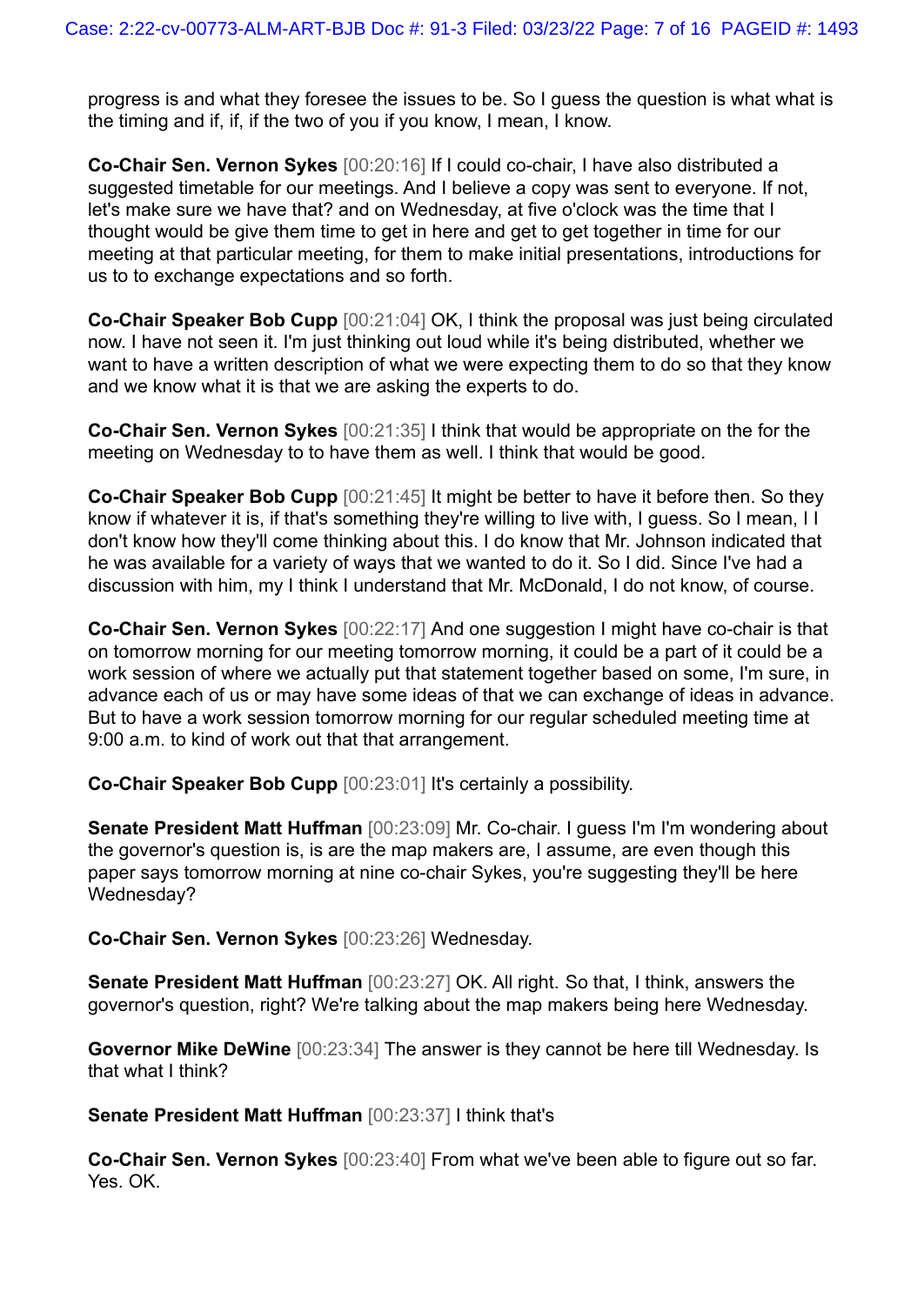**Senate President Matt Huffman** [00:23:44] One in Florida and one in California, right? I believe, right?

**Co-Chair Sen. Vernon Sykes** [00:23:50] I believe so. OK.

**Co-Chair Speaker Bob Cupp** [00:23:52] Leader Russo.

**House Minority Leader Allison Russo** [00:23:54] So I think my understanding is probably tomorrow as a travel day for Italy. Mr McDonnell, given that it is eight o'clock now on a Monday evening, so they will, I assume, probably both be arriving tomorrow. So I think it's fair to expect that on Wednesday they would be available in front of this commission. But certainly that does not prevent us from meeting in the morning to talk about, you know, specifically what our expectations are for each of them, at least in my conversations with Mr MacDonald. I think he is very flexible, has worked in a variety of different circumstances. So whatever the expectations are of this commission, he is adaptable to because he has worked in several different settings and scenarios to be able to do this kind of work.

**Co-Chair Speaker Bob Cupp** [00:24:46] I did not ask Mr. Johnson when he could arrive here. I asked him whether if he if he was willing and able to come to Ohio, and he said he was. So, I'd have to follow up with to see what timetable might be. I'm just checking your

**Auditor of State Keith Faber** [00:25:13] While we're looking at our schedules. And maybe it's because the auditor in me has some fiscal questions. I first question who's retaining these folks and what are they charging us? Those people who are coming in generally aren't doing it for the goodness of their heart. And if they are, then I have a question about that because usually they're they have some other interest. And then secondly, who's responsible for paying them? And then do we have a state contracting issue? I assume these are likely going to be fairly expensive items. And do we have a controlling board issue or how are we going to get this approved? I'm just curious whether anybody run those traps to ground. Whether we have to do an RFQ, an RFP usually if it's under \$50,000, we don't, but do we have to run it past controlling board for approval? Do we have to? And, and, and so I just asked that question before we agree to commit to something that we may or may not have authority to do.

**Co-Chair Sen. Vernon Sykes** [00:26:20] I can help you co-chair. Leader Russo,

**House Minority Leader Allison Russo** [00:26:27] Thank you and thank you, Auditor Faber, for that question. I have actually looked into this a little bit and we do have some experience actually as a commission approving staff and expenses. We've got about \$70,000 that is left for this commission. So, you know, again, we can vote to approve this expense and we've got that remaining in this commission's budget. We also have close to \$4 million that is left in the task force budget. I've already spoken with my co-chair, Senator McColley. And you know, if there are needs of this commission, we can very quickly issue the allocation of necessary funds. We have actually done a contract through that process that was fairly quick and we can certainly set the limit at forty nine thousand from each of those components if necessary. So I'm saying all of that to say that we can issue those contracts fairly quickly. Have LSC take a look at it, which is what we've done before when we hired our consultant and get the necessary funds allocated.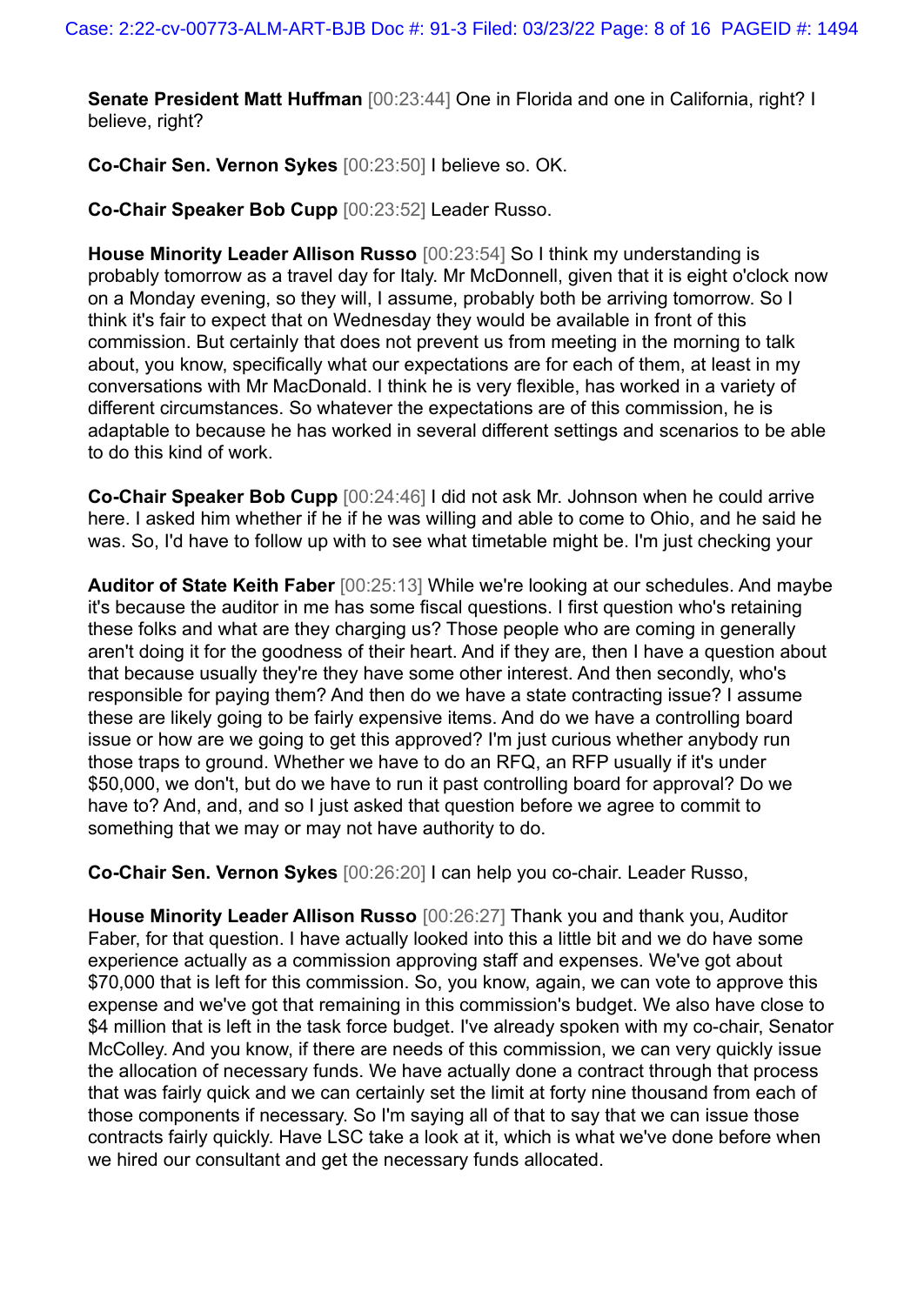**Auditor of State Keith Faber** [00:27:47] I would just like, again, those funds may be there, I have no idea. Again, we've had no role other than the co-chairs in allocating funds in this process. I just want to make sure I mean, as I've been reminded, apparently we passed good government legislation to make certain exemptions for some of these contracting requirements for the General Assembly. There's a General Assembly is the one that's making the contracts through the the task force budget or wherever you have some authority and discretion. Regular state agencies do not. So I just want to make sure whatever we're doing, we're doing in a transparent manner and we're making sure we're doing it correctly. And then frankly, I don't have a clue of what these people expect to be paid. But for somebody getting on a plane from Florida or California and bring a team here or whatever they need is not going to be inexpensive because it is a short duration, even inexpensive, maybe relatively affordable. But I just want to make sure that's transparent and that we all know what that is. The other thing I would ask is that both of these two individuals. Make a conflicts disclosure specifically about and frankly, we can hire them knowing they have a conflict, but we need to know what those conflicts are. It's just been handed to me that one of these gentlemen testified in a case as an expert witness for the League of Women Voters who was a party in this action. And I go, I just ask that question because we need to know those conflicts as all lawyer friends on this board know we can waive conflicts, but you can't waive a conflict you don't know about. And in that regard, I just ask that we have a conflict disclosure from the two individuals.

**Co-Chair Sen. Vernon Sykes** [00:29:27] We can consider it a friendly amendment, we'll add to it, for sure.

**Co-Chair Sen. Vernon Sykes** [00:29:43] So Leader Russo.

**Co-Chair Sen. Vernon Sykes** [00:29:44] Sure, just as a quick follow up to that and to let you know that we have reached out also to LSC just to make sure that, you know, the proper procedures are followed so that we get this these contracts and make sure that the payment is is all certainly appropriate. Regarding, you know, the the rates. We do have some idea based on what the attorney general with the two potential options that they had that he had reached out to. We at least have an idea of what was negotiated with those individuals, so we at least have a threshold. I would say, I dare say that probably neither of the co-chairs has yet talked about rates with these individuals. So I hesitate to even throw anything out there at this point without having that discussion first. But we at least know from the attorney general's previous discussions what I think would be reasonable to expect from these individuals.

**Auditor of State Keith Faber** [00:30:54] I don't know what that is.

**Senate President Matt Huffman** [00:30:56] You know, Mr. Chair, Co-Chair, I don't. Auditor just mentioned I don't know what those suggested rates either were. But just just to be clear. Speaker Cupp and I had a conversation with these two individuals yesterday afternoon, and I believe leader Russo and Senator Sykes did. Also, just to be clear, those two individuals, one was in California and made it clear he's not traveling to Ohio for this. So I just know the out of town rate is usually not as much as the, I'm going to sit in my kitchen and work on my computer rate, the other individual who happens to be local, from nearby Delaware County. He was not able to work after three o'clock for a variety of reasons, and both of them after Friday were not available. So. And I also, after kind of some inquiry, believe that they were not really familiar with the frankly extraordinary constitutional requirements that we have in Ohio that I I think you might ask Mr. Glassburn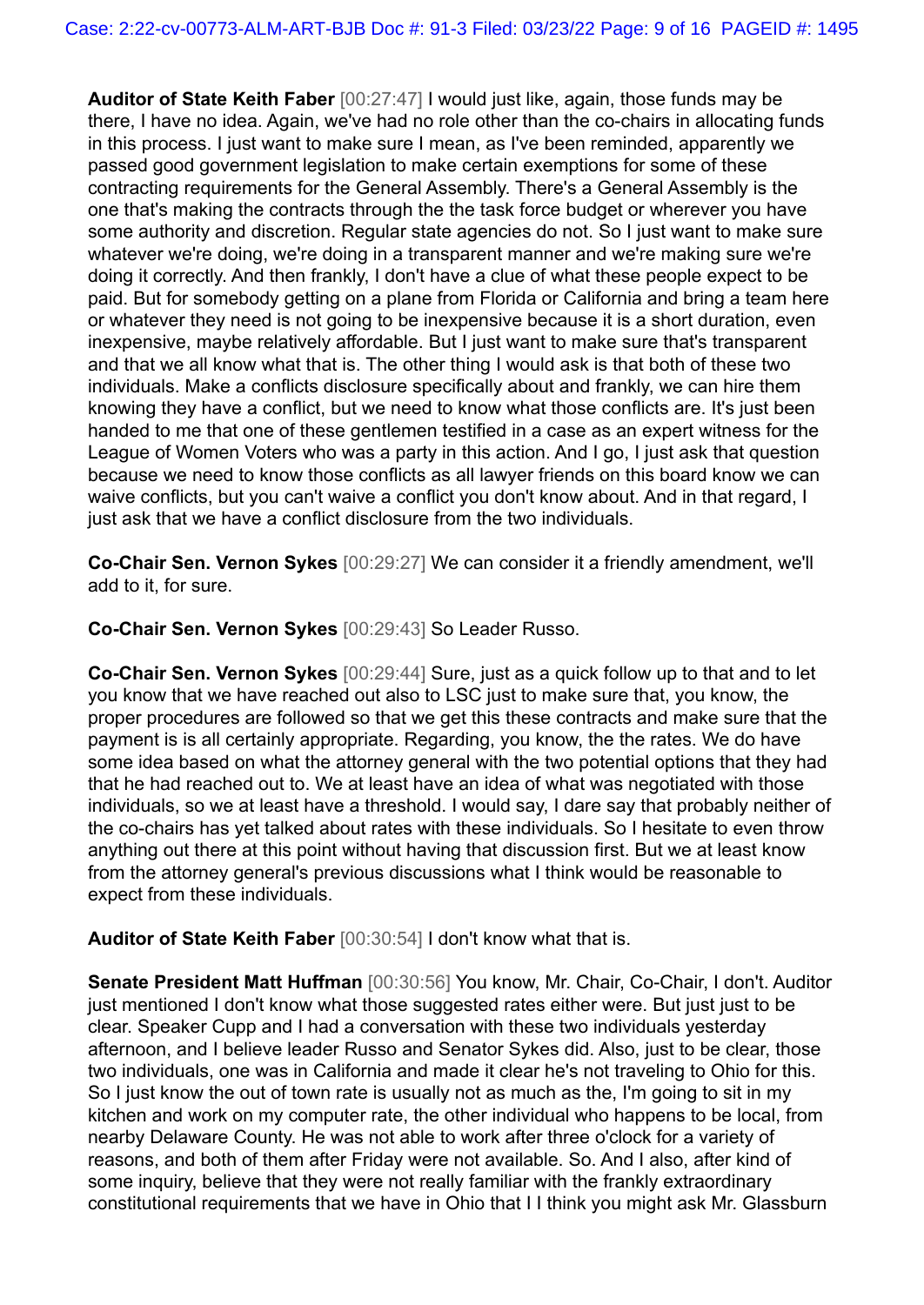or some of the others that really other states don't have. They weren't really familiar with that, nor the details of the Supreme Court decisions. So whatever it is that they were quoted, they probably like a lot of things, sometimes you get get quoted prices and they say, Oh, I didn't know you wanted five bathrooms. I quoted you only two bathrooms in this house, so. But the point remains, I guess, that we we should try to figure out what the cost is and the contracting complexities and those things. So but you know, just I want to make that point.

**Co-Chair Sen. Vernon Sykes** [00:32:46] Additional point. I'm glad you raised that issue. Those issues have been delegated to the co-chairs. Previous contracts and we will do our due diligence to make sure we comply with all the necessary requirements.

**Co-Chair Speaker Bob Cupp** [00:33:05] It would seem to me that would be prudent that rather than proceeding with the resolution today that we ought to try to get the answers to these questions and bring them back to the commission tomorrow with the what the cost is, when can they be here? What is the the technical requirements for signing the contract? Where does the the the money appropriately come from? What kind of conflicts disclosure should we have? And as well as what is in these some written description of what it is we're asking them to do. So I don't know that we can determine all of that right now. I'm not sure how best to do it by nine o'clock tomorrow, but I mean, it's a lot of a lot of information now. Maybe, maybe you've already done some and LSC can provide that fairly quickly. But it would seem to me that it would be better to have all this in order before we proceed with actually hiring anybody.

#### **Governor Mike DeWine** [00:34:14] Chairman.

#### **Co-Chair Speaker Bob Cupp** [00:34:15] Governor?

**Governor Mike DeWine** [00:34:15] I certainly understand all that. I just I hope that we're able to communicate to them that all likelihood they're going to be hired. I'd hate to lose another day. I mean, if we're into tomorrow and we don't know until whatever time, then they've got to make flights and then we push it back another day. I'm just I'm just concerned about the time here, so.

**Co-Chair Sen. Vernon Sykes** [00:34:44] I agree with the governor, I am concerned about the time on a very short fuse and we have the funds, the ability and guidance. And I think we should move posthaste ahead. I think it's important for us to keep on schedule so that we can comply with a court order.

**Governor Mike DeWine** [00:35:09] Mr. Chairman, I did not mean to say that we should not do this, wait until 9:00 to do it, but I just hope that we're in contact with both of them and make sure that we're getting flights booked in or they're getting flights booked. And we're we're moving forward. I'm just I'm concerned about losing another day. That's my concern. So I don't mind waiting till tomorrow to voting on it. That's fine. But I just don't want I don't want to lose another day here.

**Co-Chair Speaker Bob Cupp** [00:35:37] So I was suggesting they you try to gather as much of that this evening as possible and so that we're ready tomorrow. If we if we can be and I guess we're going to meet tomorrow to maybe review what it is their scope of work is which we've talked about in generalities, but not in really any kind of specific. Leader Russo?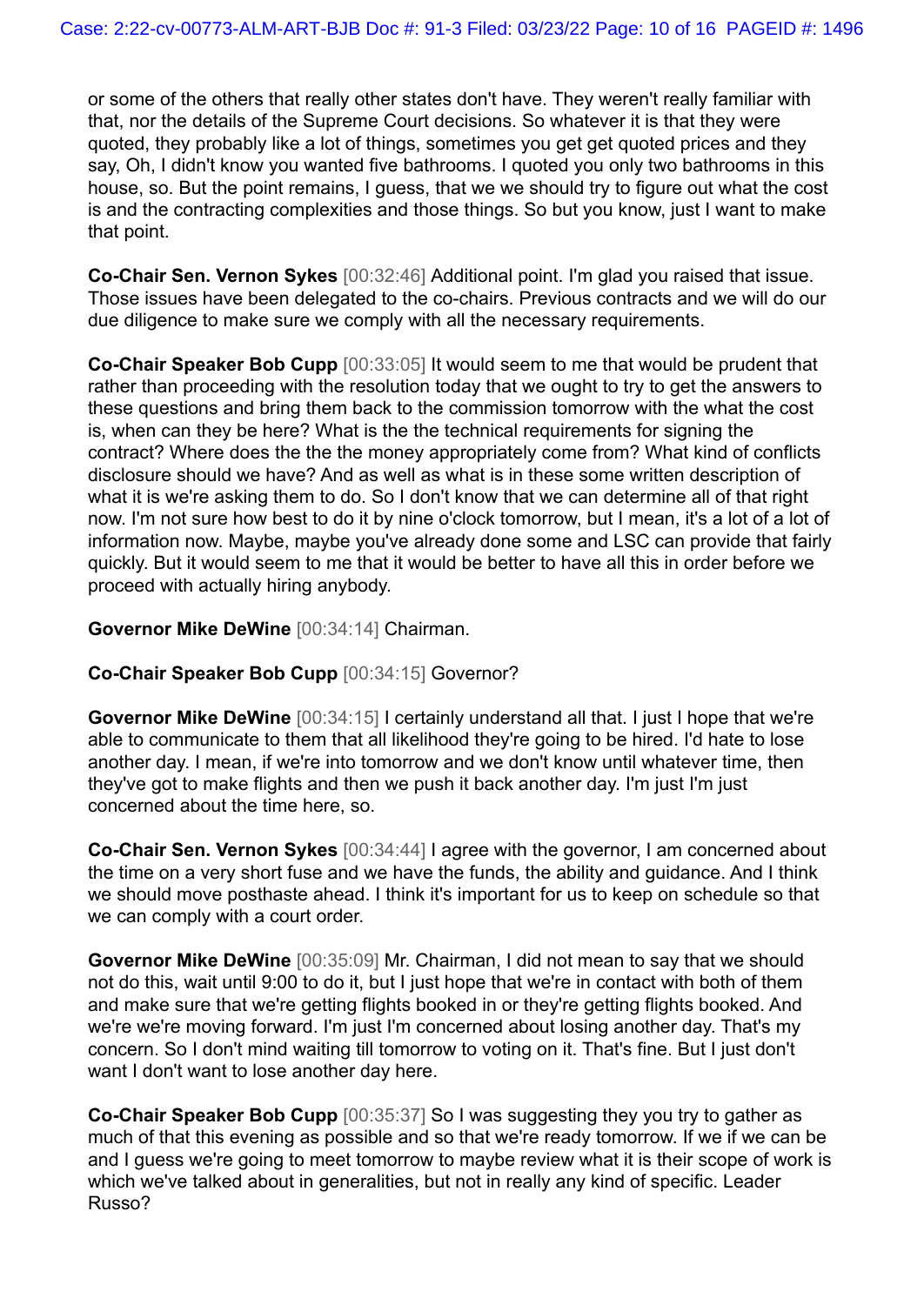**House Minority Leader Allison Russo** [00:36:00] Mr. chair. Yes. You know, I I would say I'm not in agreement that we should delay at least voting on the selection of these two individuals. I think certainly by tomorrow morning, we can talk about the specifics of what our expectations are. But you know, I feel like we sort of punted this a little bit on Saturday. We didn't meet yesterday to talk about this. We're now going to punt this again to tomorrow morning. Don't know if we're going to vote on this tomorrow morning and move forward with this. We need these individuals to begin to make plans to be here so that we can begin work on a map. We now are one week out from the deadline and the more we turn our wheels here. You know, the more. I just think this delay is not a wise move. Let's at least vote. There's a motion on the floor to agree with who the vote selections from the co-chairs will be. And then we can move forward with some of the details in the morning so that we have everything lined up. But I think that it is important that we keep moving forward in this.

**Senate President Matt Huffman** [00:37:17] Mr. Co-chair. Just a suggestion we can contact these individuals tonight, say we expect to approve them tomorrow morning at nine o'clock with an expectation that they're going to be here Wednesday at 5:00. But for the formal approval tomorrow, we need to have some information what they're going to charge. And sometimes if you hire somebody and they get to say how much you're going to charge, you know, but but we need to know these things. We need to know about conflicts that the auditor raised. We'd like to have all that information. We expect to formally approve the contract based on the information we are likely to get, which is a reasonable price. No conflicts that are significant that they can be here in person on Wednesday to present to the commission or answer questions. You know, with the folks that the attorney general suggested, that sounded like a good idea until we talked to them and we found out they couldn't be here for most of the time. So if there's going to be conversations with these gentlemen tonight or shortly and we can affirm the information that we're thinking is likely that they're we want to pay what they want to do, that they can be here, that there aren't any significant conflicts that they're. And I understand the charge, so to speak. So I don't think something's going to happen between now and tomorrow anyway, and we don't expect them to be here till Wednesday at 5:00, so.

**Co-Chair Speaker Bob Cupp** [00:38:58] Leader Russo,.

**Co-Chair Speaker Bob Cupp** [00:38:59] Thank you, Mr. Chair. Is there a reason that we can't recess for about 45 minutes to have these conversations? I think both of us, both co-chair Sykes and you are probably in very direct communication with each of these individuals to be available to clarify some of these questions pretty immediately.

#### **Senate President Matt Huffman** [00:39:22] Not me,

**Co-Chair Speaker Bob Cupp** [00:39:24] We could try. I had a phone conversation earlier in the day with Mr. Johnson. I can certainly see if he's available. But I mean, there's no way to know whether he really is or not. If we want to recess, I mean, I have no objection, anybody else have a thought on it.

**Auditor of State Keith Faber** [00:39:52] My only thought on the recesses are we really do anything by recessing tonight and talking to them versus coming back tomorrow morning, talking to them. I'm more concerned. I mean, frankly, I'd ask them to get in here Wednesday morning and start working with our Gang of four Gang of Seven to maybe give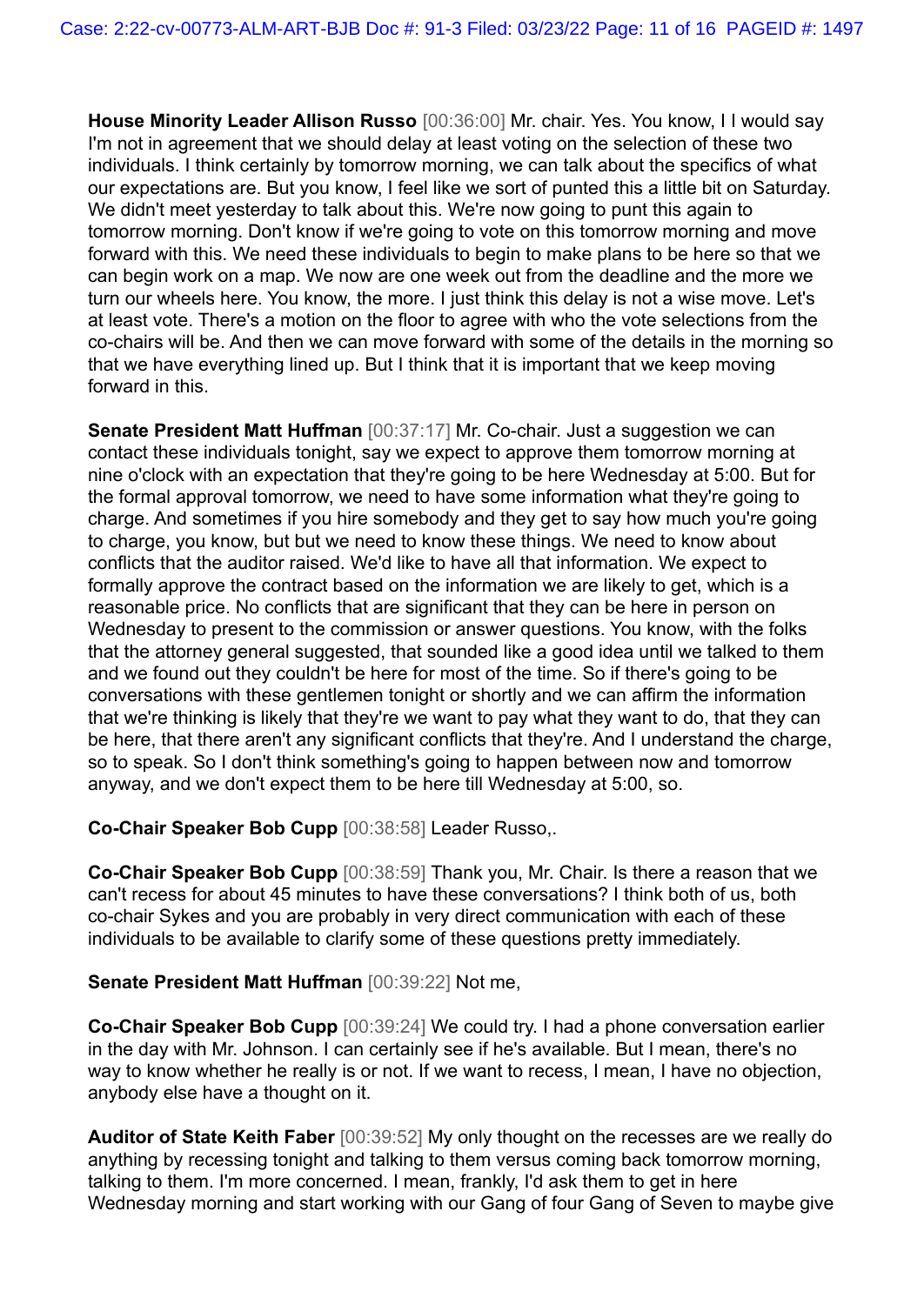us some draft ideas so we can start the process of looking at central Ohio and then looking at northeast Ohio and then looking at other places, maybe at our meeting on Wednesday to make that more productive Wednesday evening. But I think certainly. The conversations tonight would be, but for something that doesn't work out in this, we anticipate finalizing the request to hire you tomorrow. We expect you to be here Wednesday morning with the expectation that Wednesday night we can have a meaningful discussion. I think we could do that just as easily tomorrow's breaking today, but I don't care if we can get an answer in 45 minutes. We can come back, but I doubt you're going to get an answer on the conflicts. I doubt you're going to get an answer on some of those things until they have a chance to pull all that together. But but I maybe I'm willing to stay to midnight tonight, I don't care.

**Co-Chair Sen. Vernon Sykes** [00:41:00] And that's unless we take the recess.

**Co-Chair Speaker Bob Cupp** [00:41:04] All right. If without objection, we will recess for when we just recess for an hour. See if we can get in touch with it. And in the meantime, maybe anybody whose office has some forms, a conflict disclosure form try to get some information on what their requirements are for actually contracting, what kind of documents and time. To do list of things that you. Yep. So Commission will recess till nine 9:30.

**Co-Chair Speaker Bob Cupp** [00:41:40] Redistricting commission will come back to order. I would ask. Well, first of all, report that I was able to get a hold of Mr. Johnson and he is able to arrive here Wednesday, subject to airline schedules as to particularly when on Wednesday and willing to sign a disclosure of conflicts form that we talked about and compensation was was suitable. So at this point, we have a motion pending. Could we have the motion restated?

**Clerk** [00:42:19] Restate the motion for the two mapmakers?

**Co-Chair Speaker Bob Cupp** [00:42:20] Yes, please. Go ahead. Go ahead.

**Clerk** [00:42:25] Co-Chair, Speaker Cupp

**Co-Chair Speaker Bob Cupp** [00:42:27] what can you say? So what is the motion? It's for understand that's that's all right. You're doing fine.

**Clerk** [00:42:34] I'm learning this. It's great. The motion was to have the two makers, sorry,.

**Co-Chair Sen. Vernon Sykes** [00:42:45] The motion was to approve the recommendations of the two map drawers recommendations of the co-chairs to be retained by the commission to complete the work that we have ahead of us.

**Co-Chair Speaker Bob Cupp** [00:42:57] And there was a second to that. Is there further discussion on the motion? Secretary LeRose.

**Secretary of State Frank LaRose** [00:43:08] Yeah, so thank you, co-chair. As I'm trying to learn more about these folks that we're talking about here, it got me curious to dig in. It seems as though Michael McDonald has some affiliation. Maybe he's a on retainer with or has some affiliation with Marc Elias. That's deeply concerning to me. Basically, anybody who's affiliated with that person, somebody I don't want to do business with, but it tells me that we don't know a lot about these people. For one, I guess go back to the comment that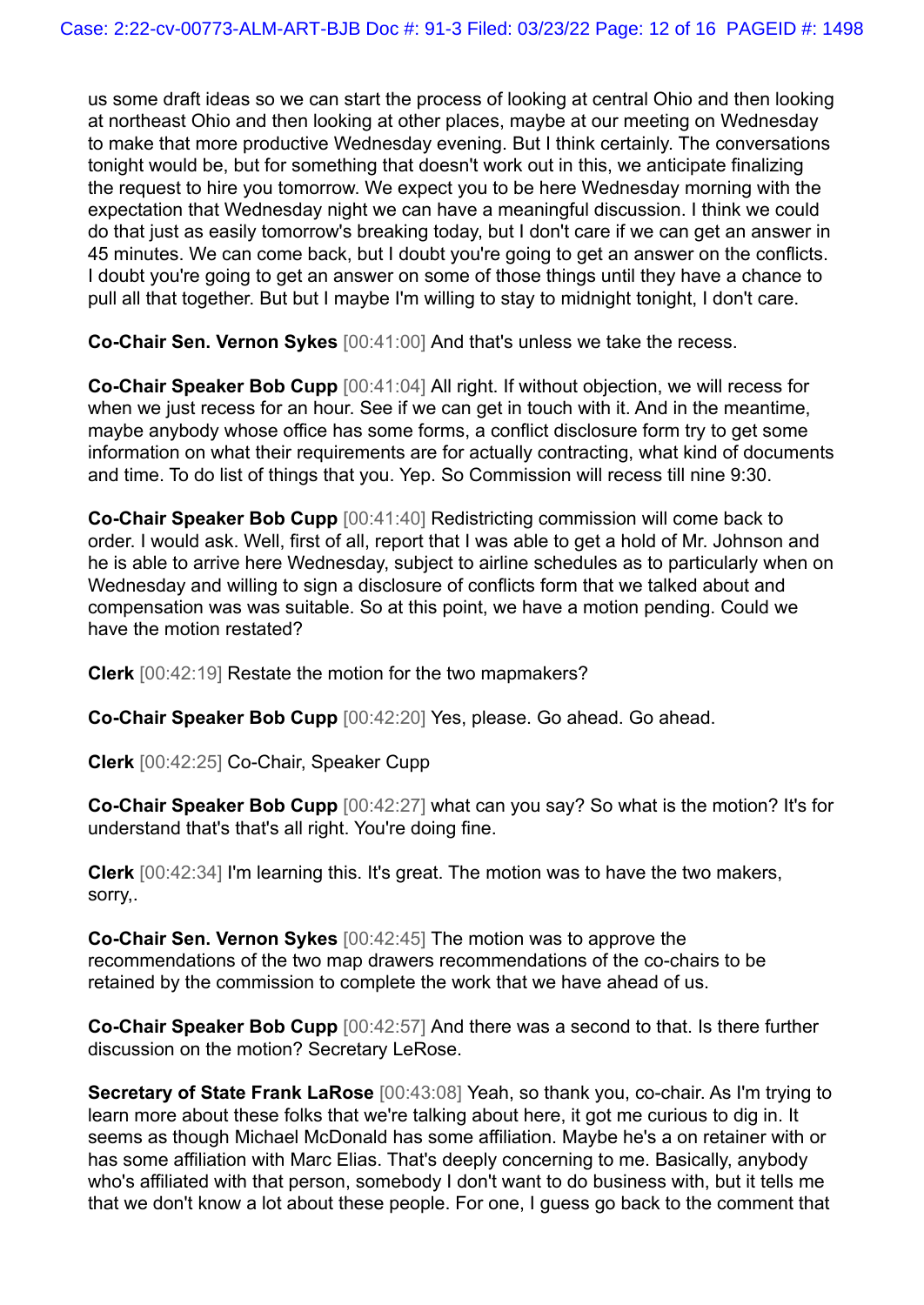I'd made earlier that we've got for really good map drivers that know this work. And when I was looking at what the court order said, it says the commission should should, shall whatever. The commission should retain an independent map driver who answers to all commission members. It seems to me that we could take the four people we've got, put them on the commission payroll and get them to work tomorrow morning. They already know the process and they could pick up their computers, move them into a room somewhere in this building and start working together and be paid by the commission for the next seven days or whatever else. Just a just a thought. I want to put out there for conversation.

**Co-Chair Sen. Vernon Sykes** [00:44:23] Leader Russo.

**House Minority Leader Allison Russo** [00:44:24] Yes. Thank you, Mr. Chair. I just want to clarify that we have specifically asked Mr. McDonald about any potential conflicts. He has confirmed that he has no current conflicts with the current litigants in the Ohio redistricting cases. There may be some confusion. He is working with the Florida League of Women Voters on a state election law issue, not on a redistricting case there and not with the Ohio League of Women Voters. I will also note we actually didn't know this until we were just talking with Mr. McDonald or Dr. McDonald. Rather, that actually he and Doug Johnson, who is who you all have put forward, have actually worked together in Arizona for the independent commission to defend Republican crafted maps. In fact, he's worked for both Republicans and Democrats, specifically defending Republican maps in Maryland and Virginia. And then, of course, in Arizona with Mr. Doug Johnson. So I actually was pleasantly surprised to find out that these two have worked together before in the past. And I think certainly if we started digging down, I think, you know, even with Mr. Johnson, I believe that he's been a consultant with one of the attorneys retained in this case as well. So again, as I said yesterday, I think we're going to have a hard time finding any single person to do this who doesn't have some bias coming into this. The point of us each being able to make recommendations is to balance that. And again, I remind you that these individuals work for the commission and they will be working with all commissioners and at the direction of the entire commission.

#### **Co-Chair Speaker Bob Cupp** [00:46:17] Further discussion?

**Co-Chair Speaker Bob Cupp** [00:46:19] Again, I would just reiterate my request that we have a complete conflict disclosure of any and all law firms, any times that they work for any of the law firms involved in the current litigation or any of the times they work for any of the parties to litigation or the people funding the part of this litigation, including specifically the League of Women Voters, the ACLU, the Holder Group and the like. The fact of the matter is as long as everybody comes into this with the understanding that these these gentlemen are only going to be executing the suggestions of this committee and will not be independently operating or communicating with outside parties. Once they start working for us. If I were to hear they talk to any of these outside law firms or any of the parties, I would consider that a first level conflict of interest. And from that perspective, as long as we're under that clear assumption that they're independently working for this commission, I will. We'll go for it. But I have real concerns hearing somebody is working and has a history of working for the parties that are suing us and their purported to be independent. I would love as a lawyer to have my former experts be the ones that are called on by my opponent in the litigation. What a great concept.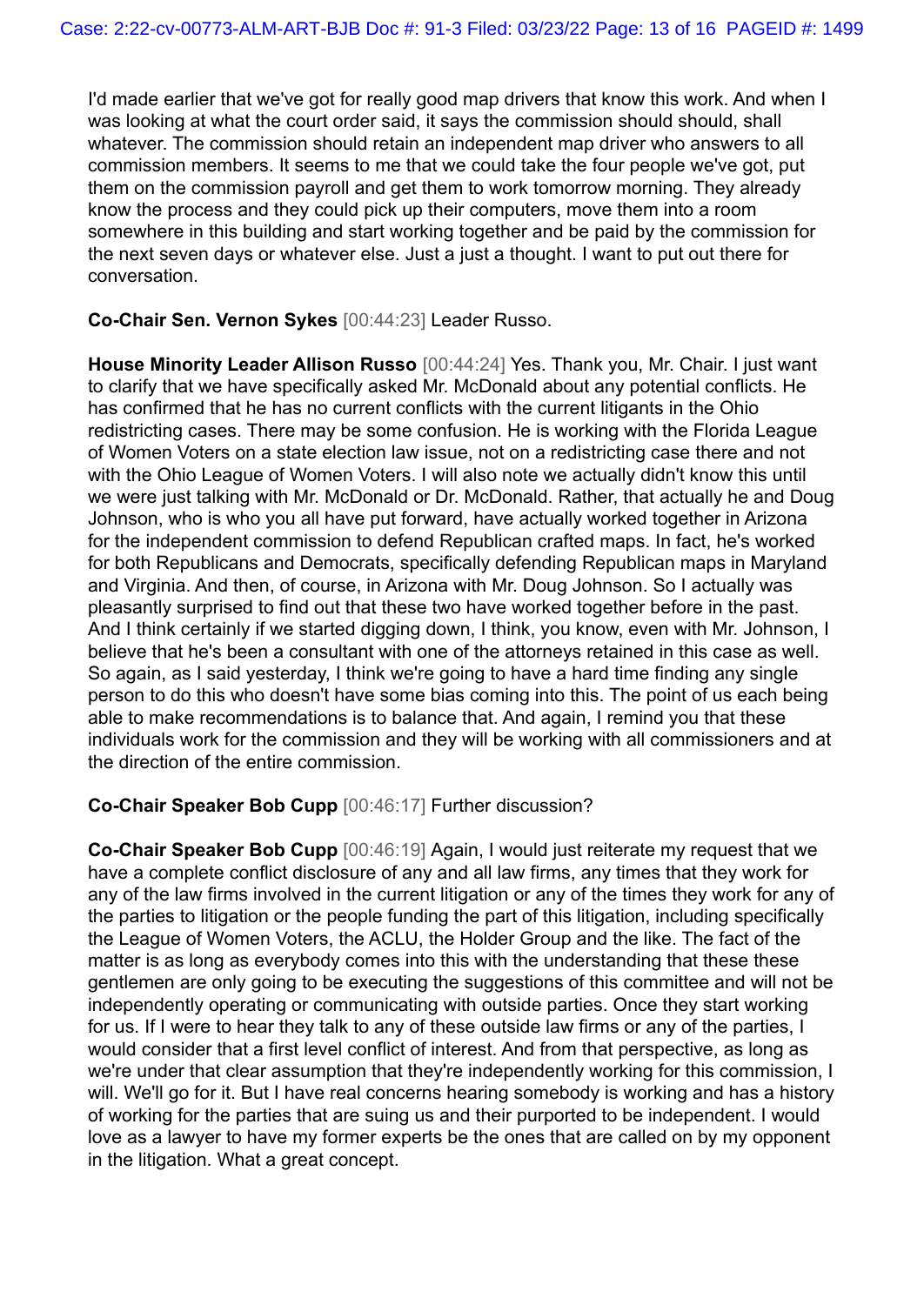**Co-Chair Sen. Vernon Sykes** [00:47:44] Co-Chair, I would also say that in talking with Mr. McDonald, what we found is he confirmed that he has no current conflicts with the current litigants at all and is willing to and of course will sign any conflict disclosure statement at the time of who we contract with him.

**Co-Chair Speaker Bob Cupp** [00:48:14] So is our standard current conflict with any of the current parties as opposed to having had employment or arrangements with the parties before they became current? We saw before the litigation, so the case so that I think that's an important point here, and I have no idea know whether there's any conflict or not. I'm just.

**Co-Chair Sen. Vernon Sykes** [00:48:51] Well, Mr. Co-chair, I think it's important we had an hour recess, in this time we were able to answer any questions that we could bring about polls to him, but also was willing to sign a disclosure conflict disclosure statement that would be more comprehensive. Yeah, know. Usually that's what happens when you have a contract, you'd have documents that are required that you have to comply with, and he's willing to do that.

**Co-Chair Speaker Bob Cupp** [00:49:21] So and I think that's fine. I don't have a I don't have a problem with that. We have a full and complete disclosure.

**Co-Chair Sen. Vernon Sykes** [00:49:31] I think we have that.

**Senate President Matt Huffman** [00:49:34] Yeah, I mean, on the issue of conflict there, I think there are different standards. For example, attorneys who have represented a party in the past may represent a party against that party if the cases are unaligned or if there is a waiver by their client that they formally represented. I don't think there's that kind of restriction and this is in the legal world. I know this is a unique process, but because an expert witness was was my expert witness in the past and this has happened doesn't mean they can't be someone else's expert witness. Now if it's an expert witnesses, as the Auditor has mentioned many, many times. You know that that's is interesting. I do have the same expert CPA in Lima, Ohio. He's testified for me many times in many different kinds of cases, but in other expert witnesses who have testified, but it doesn't mean they can't go testify for the other side. So I think the key here is that that they disclose. And ultimately, I suppose the commission and if we need to, we could ask them about this Wednesday when they're here right at five o'clock Wednesday, I think is what we're talking about the time being. And we can ask them and see if there's anything that we think would be disqualifying at that time. But you know, we're going to recognize that if you're going to get people who are very good at this, they probably have a pretty extensive background and they've worked for for a lot of different people. So I think we just let that question pend for a while or until they're here and we can ask those specific questions. But good question by the speaker. We can't just be. Is there a current conflict? Is there a disqualifying conflict in some time in their background and, you know, if it's years ago? Well, what difference does that make now if it was six months ago? Maybe it does make a difference, so we just have to ask those questions.

**Co-Chair Speaker Bob Cupp** [00:51:39] Further discussion on the motion. Auditor Faber.

**Auditor of State Keith Faber** [00:51:42] And again, while I want to know about the conflicts, my primary goal towards getting to a point where we can overlook the conflicts is having these two gentlemen both understand that they work for the commission as a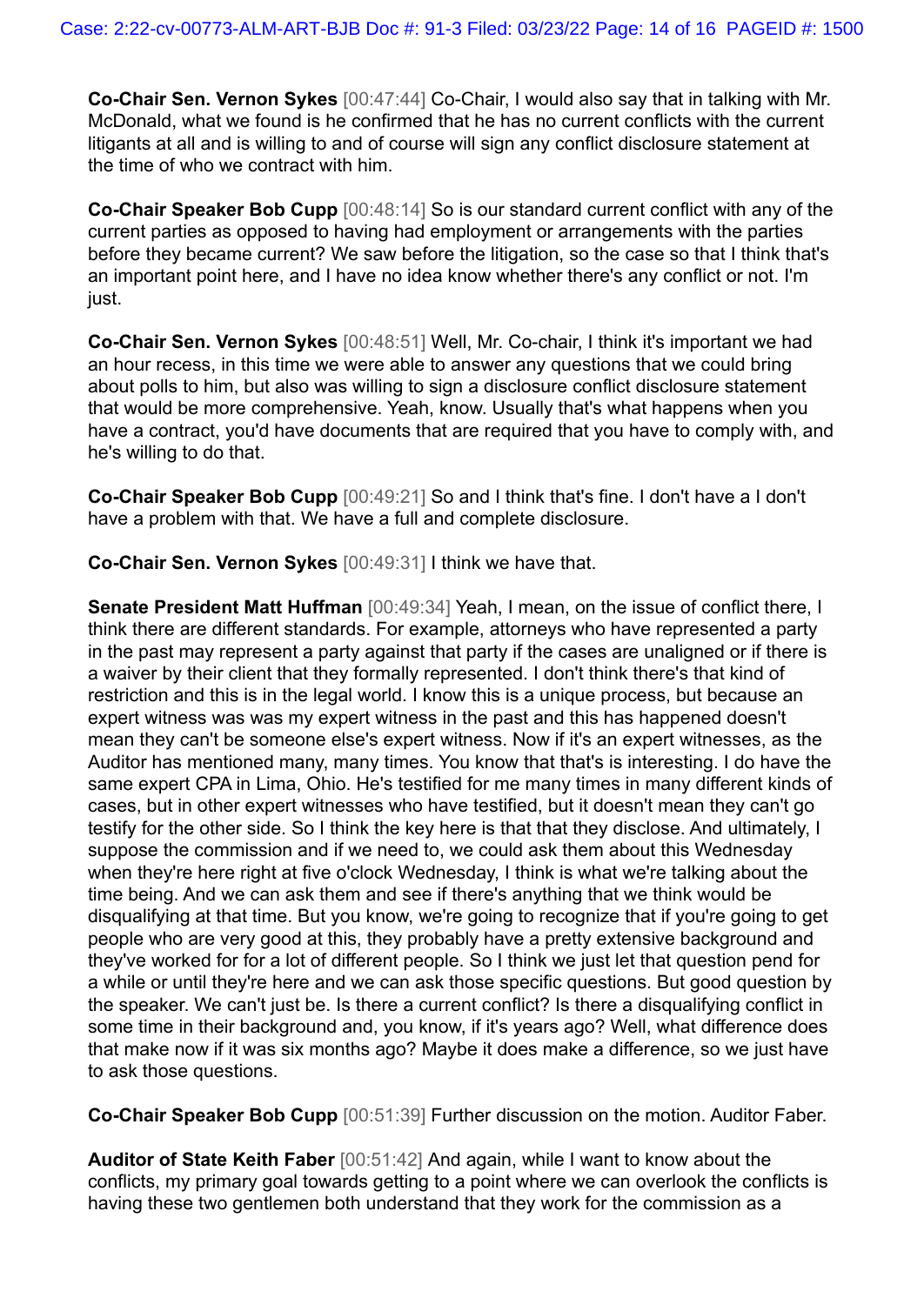whole. One of them, I'm told, sent a Twitter message out that he was about to be hired by the Democrat members on the Redistricting Commission. We're not hiring a Democrat and a Republican. We're supposed to hire independent. And the independents are supposed to work collectively for the group. And as long as that's our understanding, as long as we all have access to them, as long as we can continue to go forward in that capacity, I'm less concerned. As long as I'm assured that we're not having backroom conversations with the litigants, that we're not having other discussions that they truly, oh. I hate to use this term, but their employment loyalty feel, what is it?

**Senate President Matt Huffman** [00:52:33] Fealty.

**Auditor of State Keith Faber** [00:52:33] Fealty to the commission? I'm less concerned, but I just want to make sure we're clear on that. Based on the information that's already been out in the I guess we call it the metaverse,

**Co-Chair Sen. Vernon Sykes** [00:52:46] we have an additional hand out. We kind of outlined some of those issues.

**Senate President Matt Huffman** [00:52:50] Could I just make a comment or ask a question, I guess?

**Co-Chair Speaker Bob Cupp** [00:52:54] Senator Huffman.

**Senate President Matt Huffman** [00:52:56] Do I? I don't have Twitter on my phone. I know I'm supposed to, but I don't have time to keep up. I just read newspapers like guys my age do. If I understand what the auditors said. One of these folks tweeted out tonight that tonight that they were been hired by the Democratic members. Is that the.

**Auditor of State Keith Faber** [00:53:25] Personal News, I've been put forward as a map drawer of Democrat members of the Ohio Redistricting Commission. The Republican member put forward is Doug Johnson.

**Senate President Matt Huffman** [00:53:33] OK, well, so that's probably accurate, right? Put forward by the Democrat members. So that's probably accurate. I guess, I guess that's the other thing I would ask is during this process. How about if nobody tweets what's going on unless it's completely public process and they should be tweeting, I don't know. But we ought to have those ground rules figured out the next the next day or so. This is why I should have Twitter on my phone, right?

**Co-Chair Speaker Bob Cupp** [00:54:08] All right, there's a further discussion on the motion to hire these two experts? Hearing none, hearing no additional discussion. Is there any objection to hiring them? Without objection, the motion will be agreed to the next item is the schedule. Several members have asked me if they could have until tomorrow morning to look over the schedule to see how it compares with their schedule and adopt it at that time, if that's OK. Tomorrow at 9:00. All right.

**Co-Chair Sen. Vernon Sykes** [00:54:48] Mr. Co-chair the other item is the dealing with the mediators. The chief mediator of the Circuit Court, could be available tomorrow at our meeting just to ask questions or give us information about mediation in general or what kind of services could be offered through their organization, if you if it could be helpful.